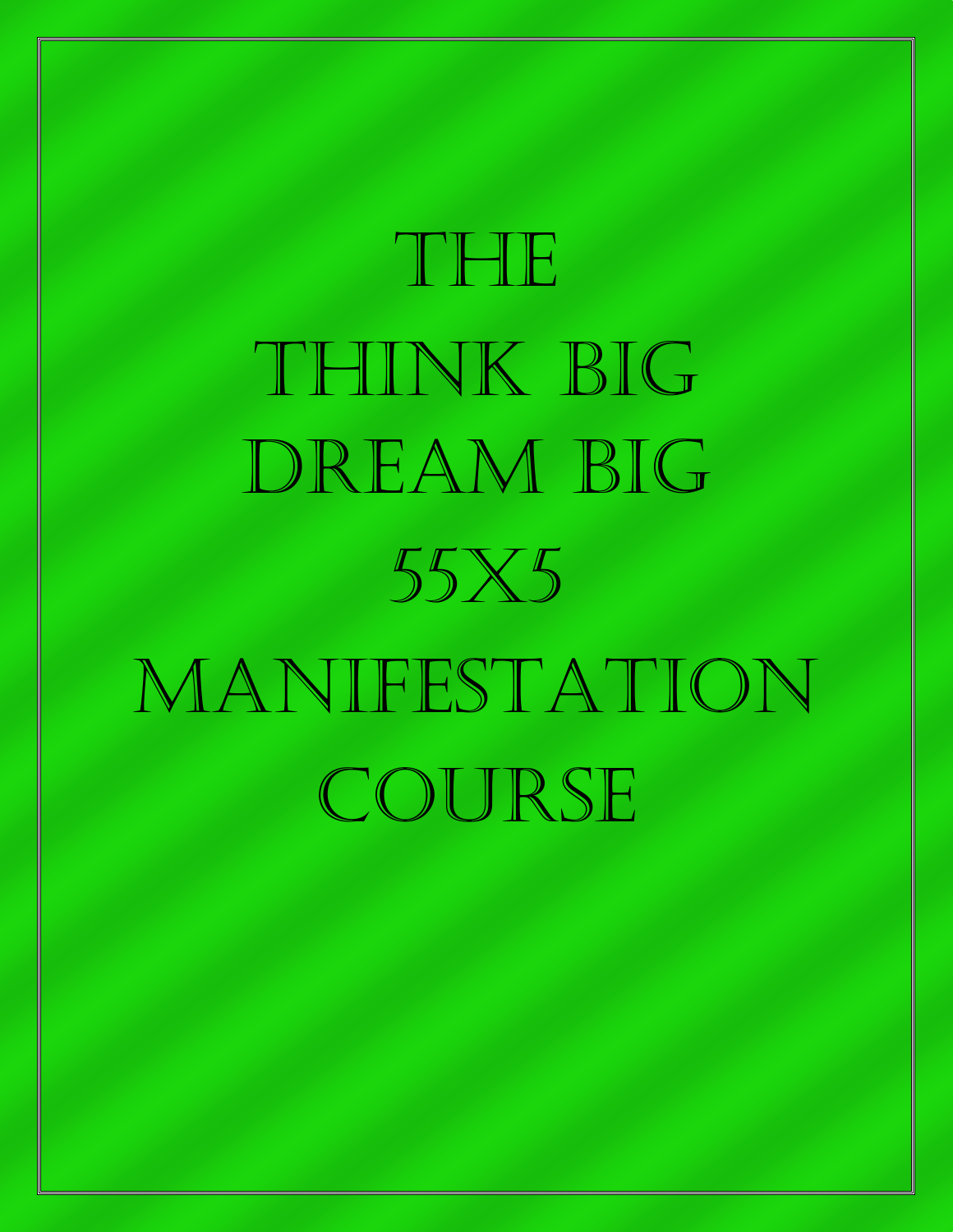**Hello I am Rachael and I am so thrilled to share The Think Big Dream Big 55X5 Manifestation Course with you! I've used this process personally for several years to create some amazing things in my life. Things such specific amounts of money, winnings, cars, trips & vacations along with many other things. This has never failed me and always manifests the things I seek in divine timing.**

**This course is an extremely popular manifesting lesson. Currently it's all in PDF format that can be read on your computer. The only thing required from you is a pad, pen and your desire.**

**My greatest wish for you is that you manifest all that you seek and enjoy the journey in the process. Hold the Vision and Trust the Process. And don't forget to Think Big & Dream Big!**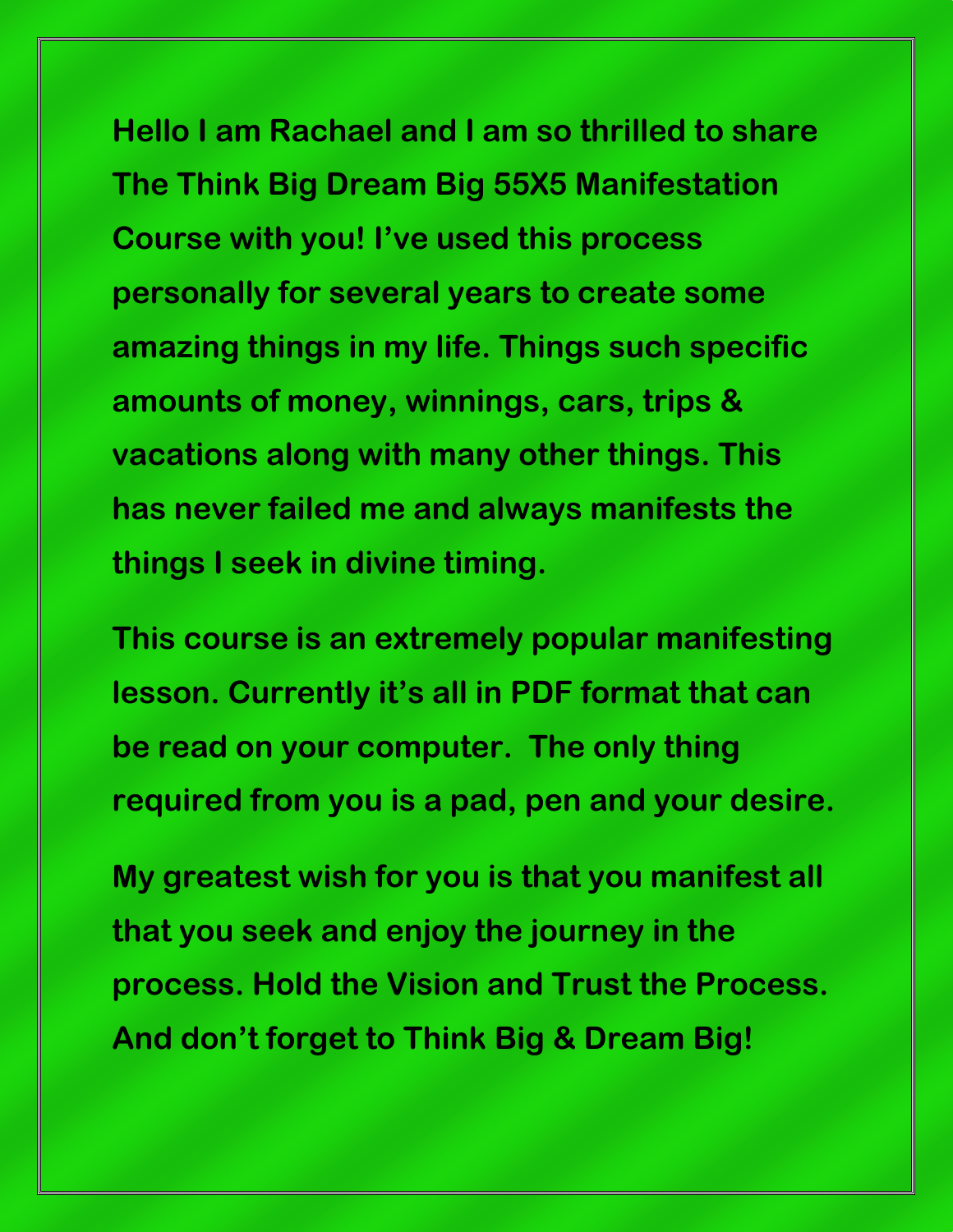**Have you ever heard the phrase "5X55 Manifestation Technique"? So, simply put, this Manifestation course is a technique that you use and that I have used many, many times to bring into existence the substance of what you want to manifest into your life. With the techniques in this course, you write down in form of a sentence what you really want 55 times for 5 days straight. There are so many ways of taking advantage of this powerful technique, in this course I will show you how you can use it to attract positive things to your life. I will show you the best ways to optimize this course and how to manifest your desires with this 55X5 Manifestation Course.**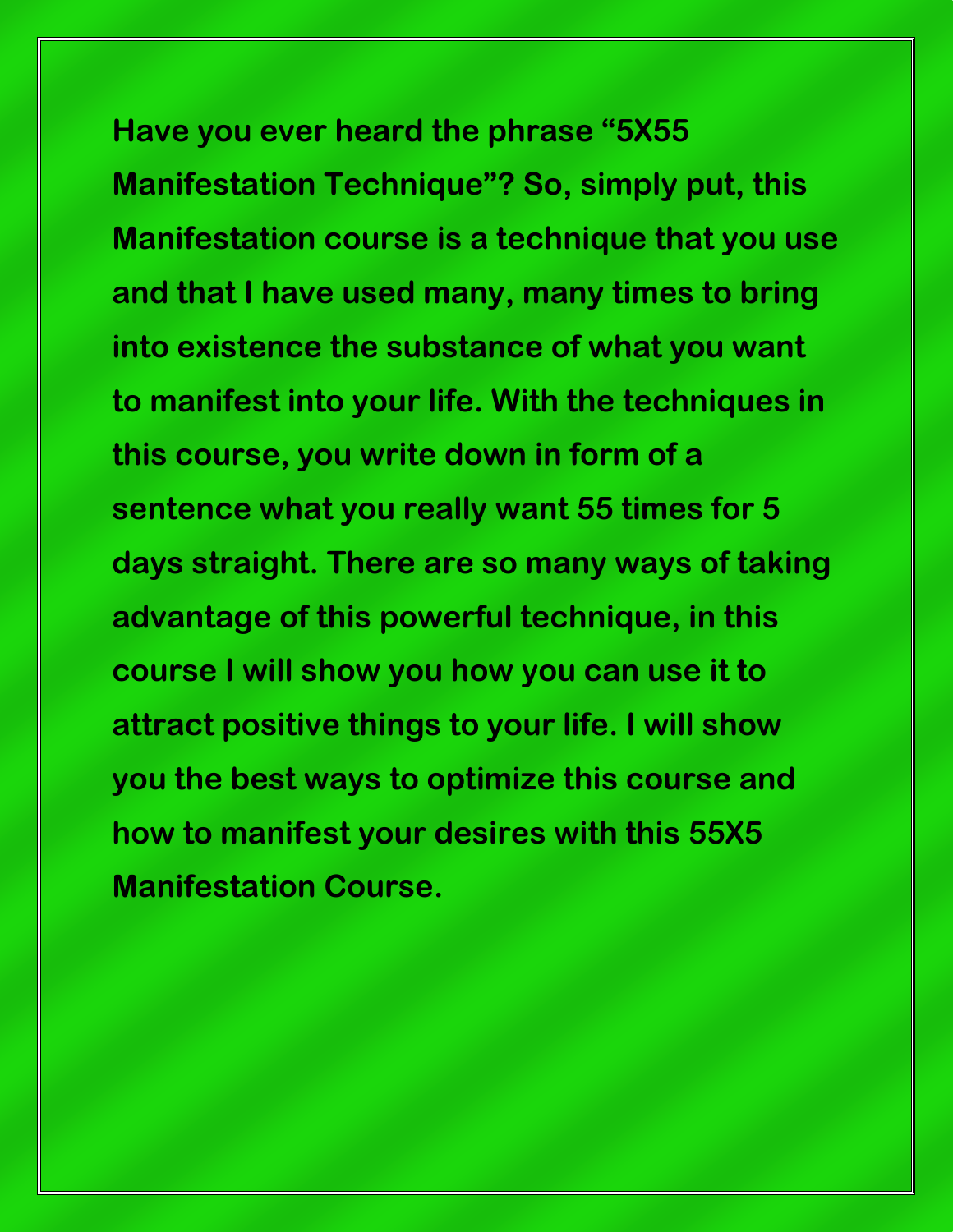#### **Course Overview**

**Step 1: Deciding What You Want to Manifest Step 2: Creating an Affirmation of Gratitude Step 3: Writing Your Affirmation 55 times in Blue Pen Step 4: Continuing Step 3 for 5 Consecutive Days Step 5: Let Go, Trusting and Surrendering to the Outcome Step 6: Follow Your Intuition & Act on Discernment & Nudges**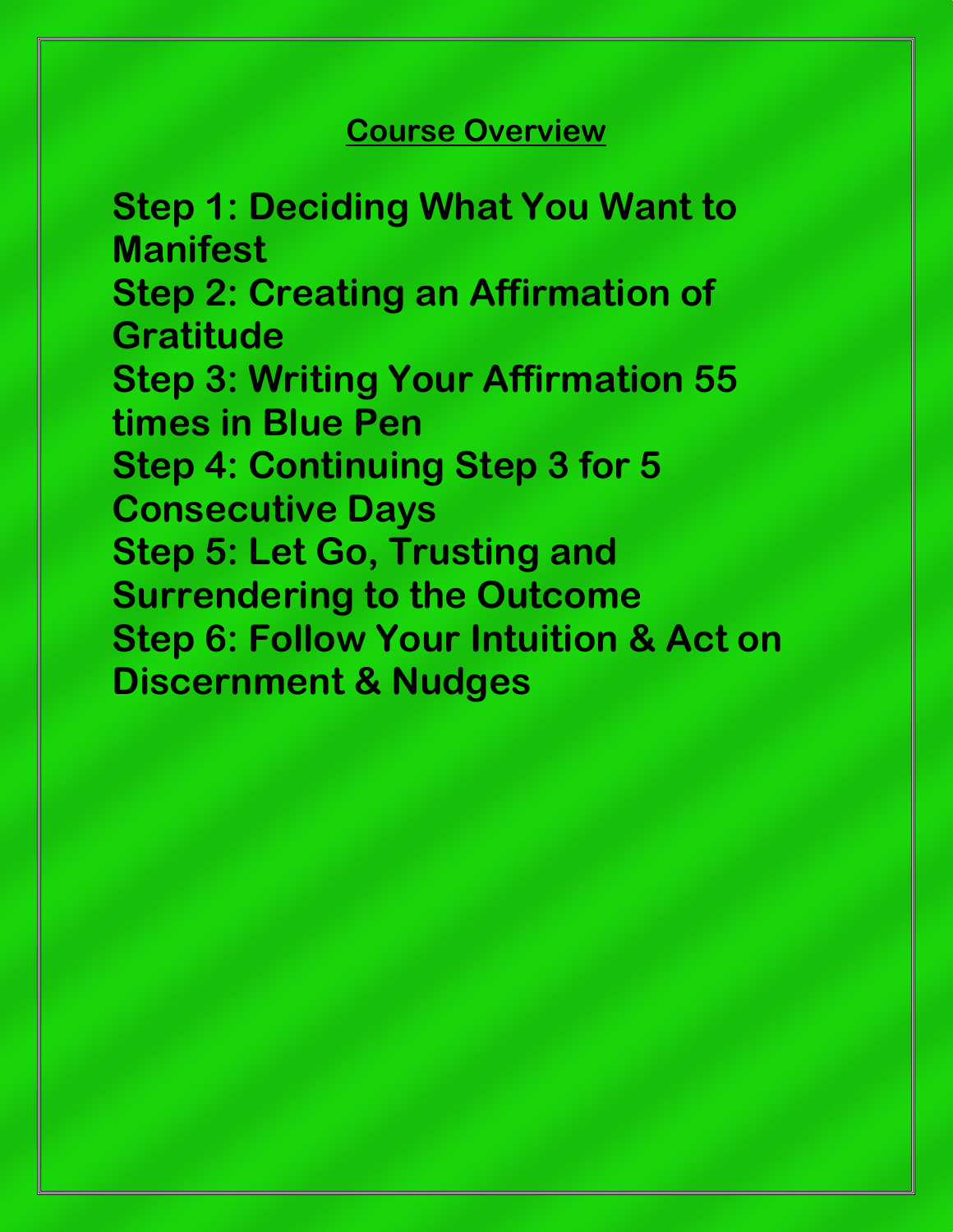### **Before Beginning**

**Be sure to have a journal or notebook with a few dozen sheets of paper.**  $\frac{1}{2}$ **A blue pen that is comfortable to write with and won't run out of ink (not a pencil. Your words need a solid commitment and cannot be erased). Blue is to imprint the mind and subconscious.**  $\frac{1}{2}$ **20-40 minutes of uninterrupted time.**  $\frac{1}{2}$ **A commitment to doing this process 5 consecutive days in a row.**  $\frac{1}{2}$ **A place to sit comfortably.**  $\frac{1}{2}$ **A glass of water, tea or wine. You can also add meditation music and candles.** ≪ **A sacred space to place this worksheet or your journal once you're done.**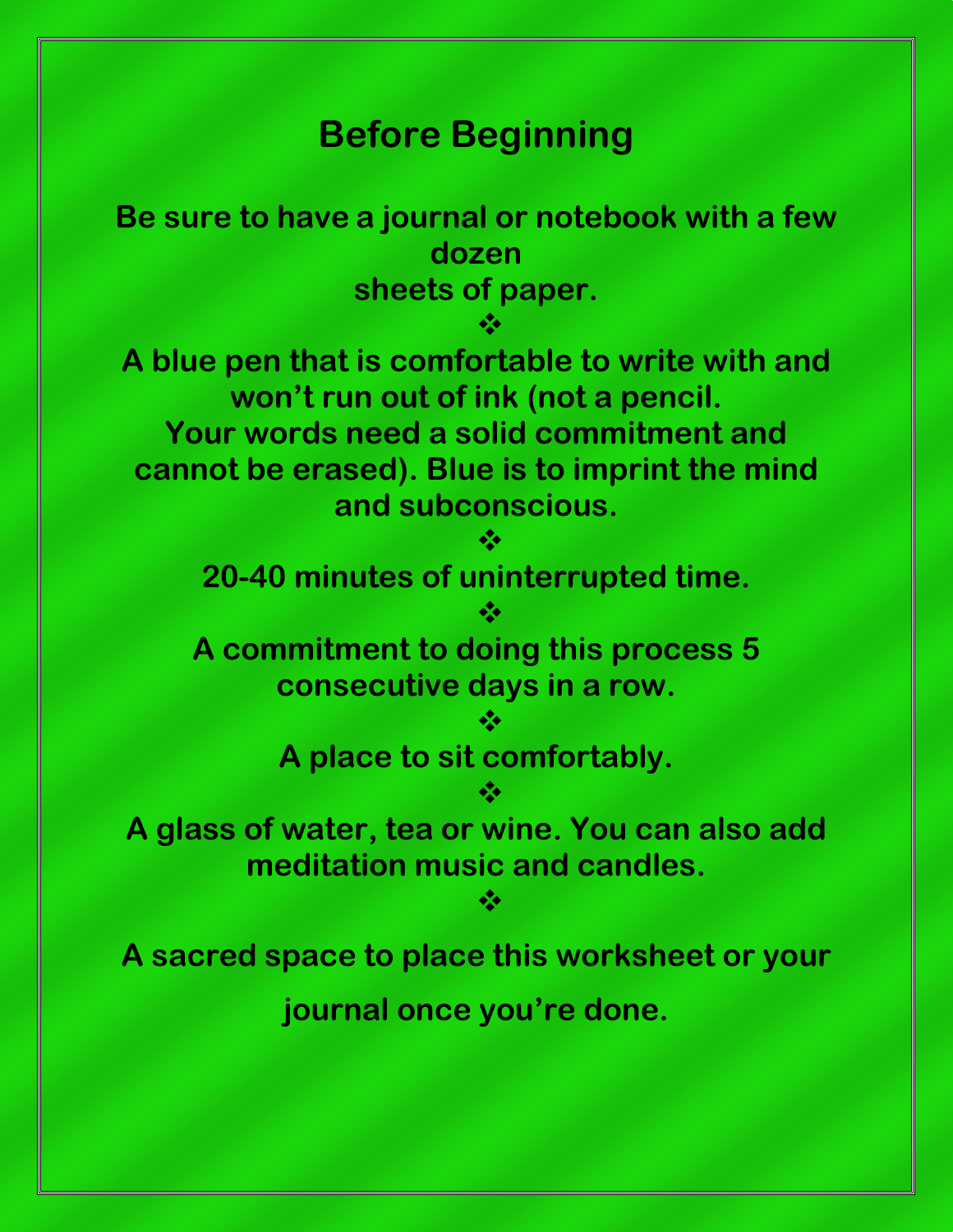## **Step 1: Deciding What You Want to Manifest**

**The very first step to this course is Knowing exactly what you want to manifest. And specifically, choosing one thing to focus on at a time. What is the single most burning thing you desire right now? Let's Get crystal clear on what you want and why?**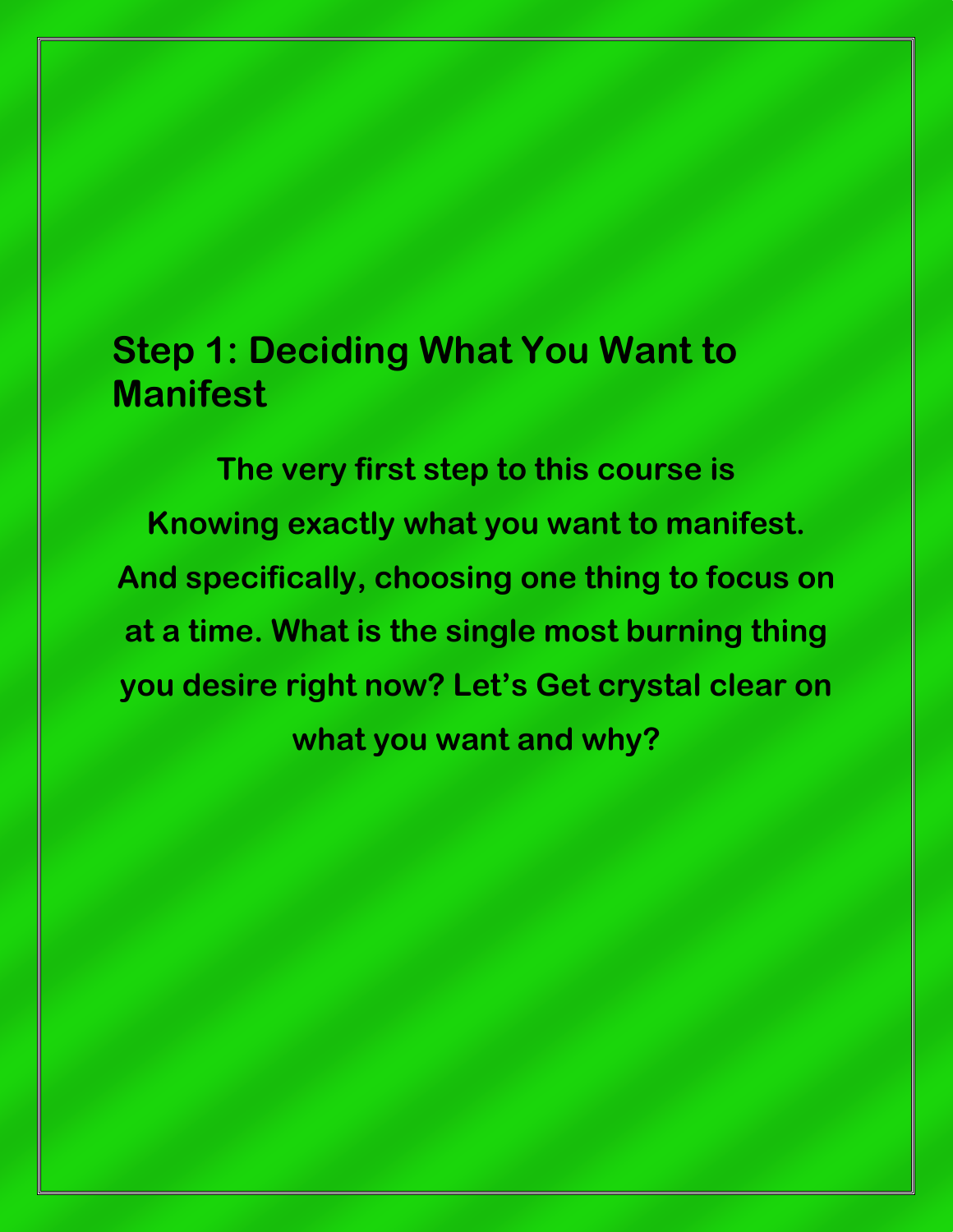#### **Here is an example:**

**If you were to write a list of all the reasons you want \$100,000.00 then what would be on your list?**

**I encourage you to get clear on:**

- **1. What you will use this money for**
- **2. As well as how you will feel when you have this in your life.**
- **3. How imagining this wish fulfilled makes you feel.**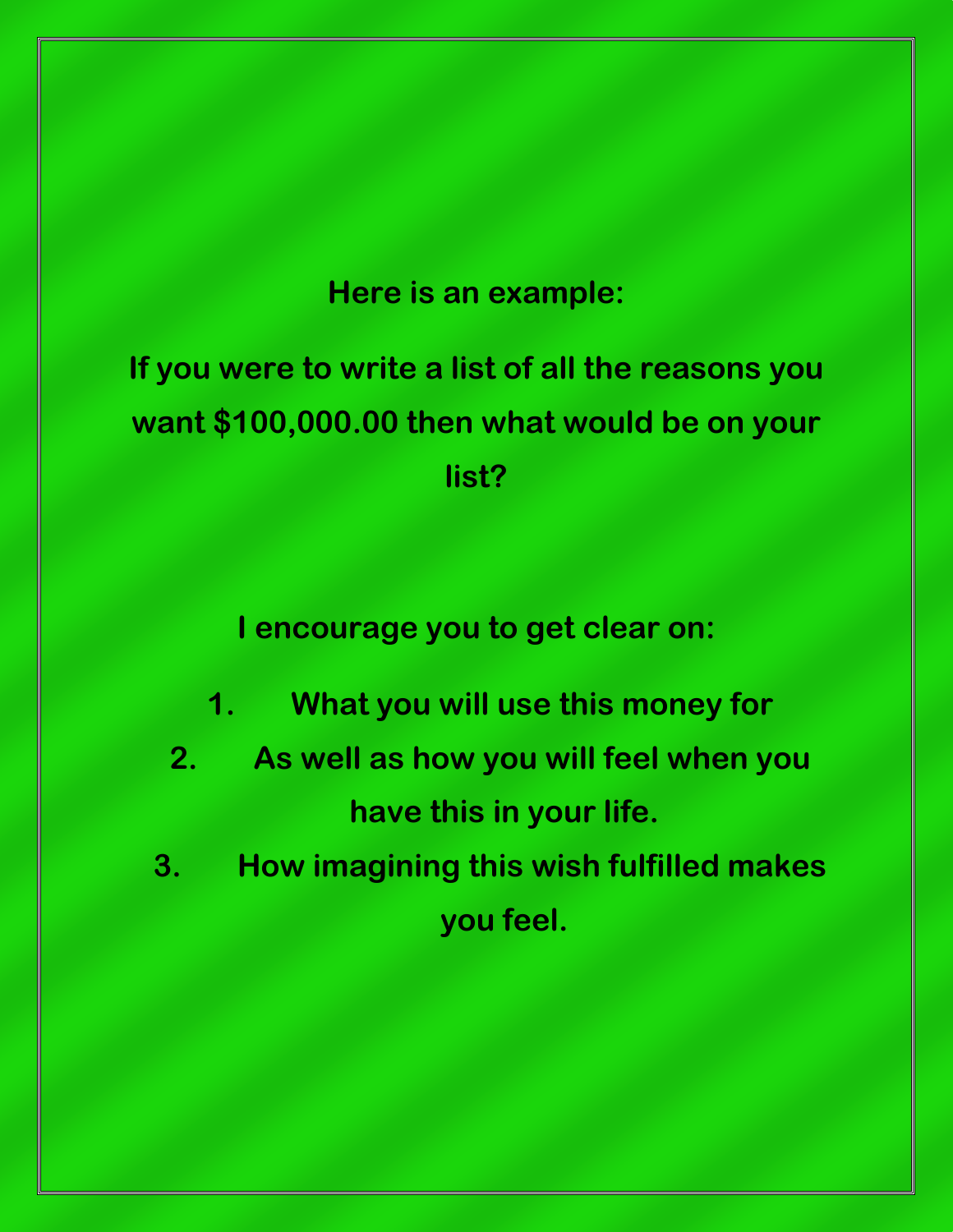**Come up with one sentence that sums up what you want to manifest. Be specific and always talk in a form where you ALREADY have it.**

**Here are some of my fav. Examples:**

- **- I have financial freedom because I have started my own business.**
- **- I attract love everywhere and am now in a healthy, loving and happy relationship.**
- **- My business is a resounding success and making me \$2500 per week.**
- **-I have move into my dream home at (address).**
- **- Miracles manifest every day in wondrous ways and luck follows me in everything I do.**
	- **- My prayers are always answered I now have (thing you desire).**
	- **- I make (x amount of money) a month and am**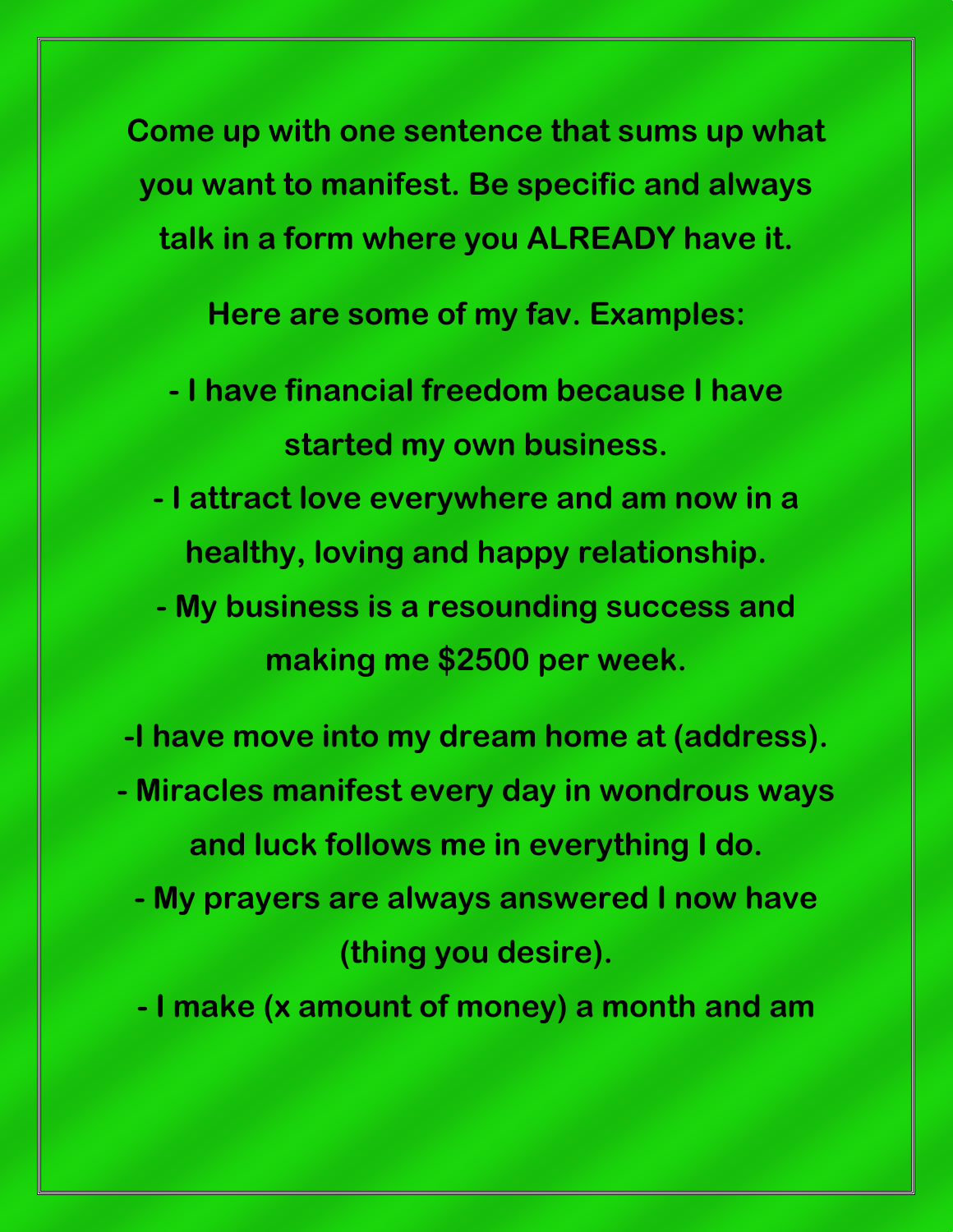**now financially stable.**

**- I work at (dream job)**

**You also have to let go of wanting control as to how this shows up.** 

**Simply put, this is where you let go of any attachment to outcome. This is when you allow everything you've written to be optimized by Source to be vibrational match with your resonance. This or something better.**

**So what's the point of writing what you want to manifest in the first place? It's a way to keep the mind engaged and send your desires to your subconscious mind which is 300 times stronger than your conscious mind as you declare your desires plus it can be a very helpful way to bring clarity to what you're really wanting to manifest**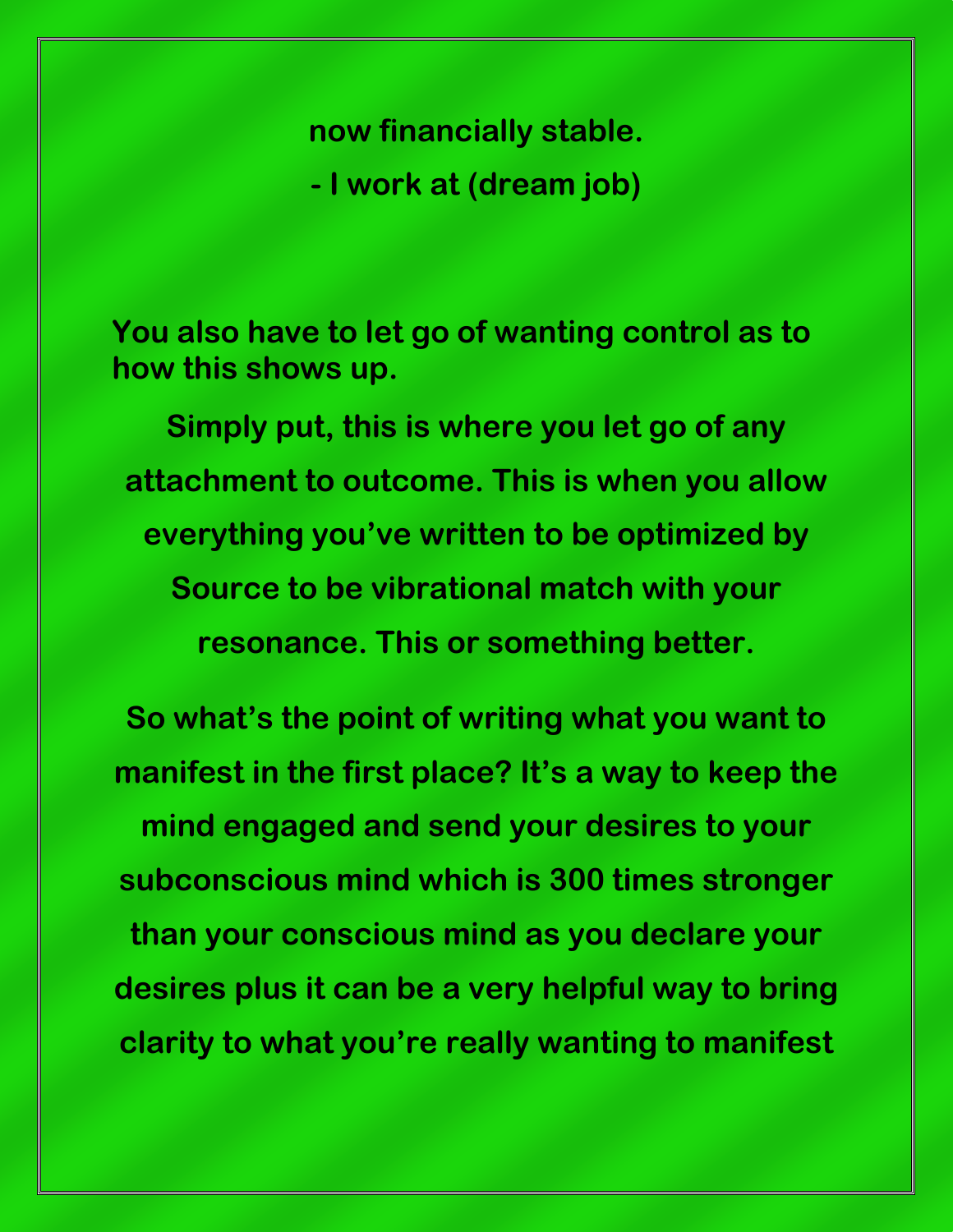## **and then open up to the infinite ways this can take on form.**

**To the degree that any part of you is wanting control, it will keep getting in the way of allowing your divine Source Self to optimize the form in which your preferences show up in your life.**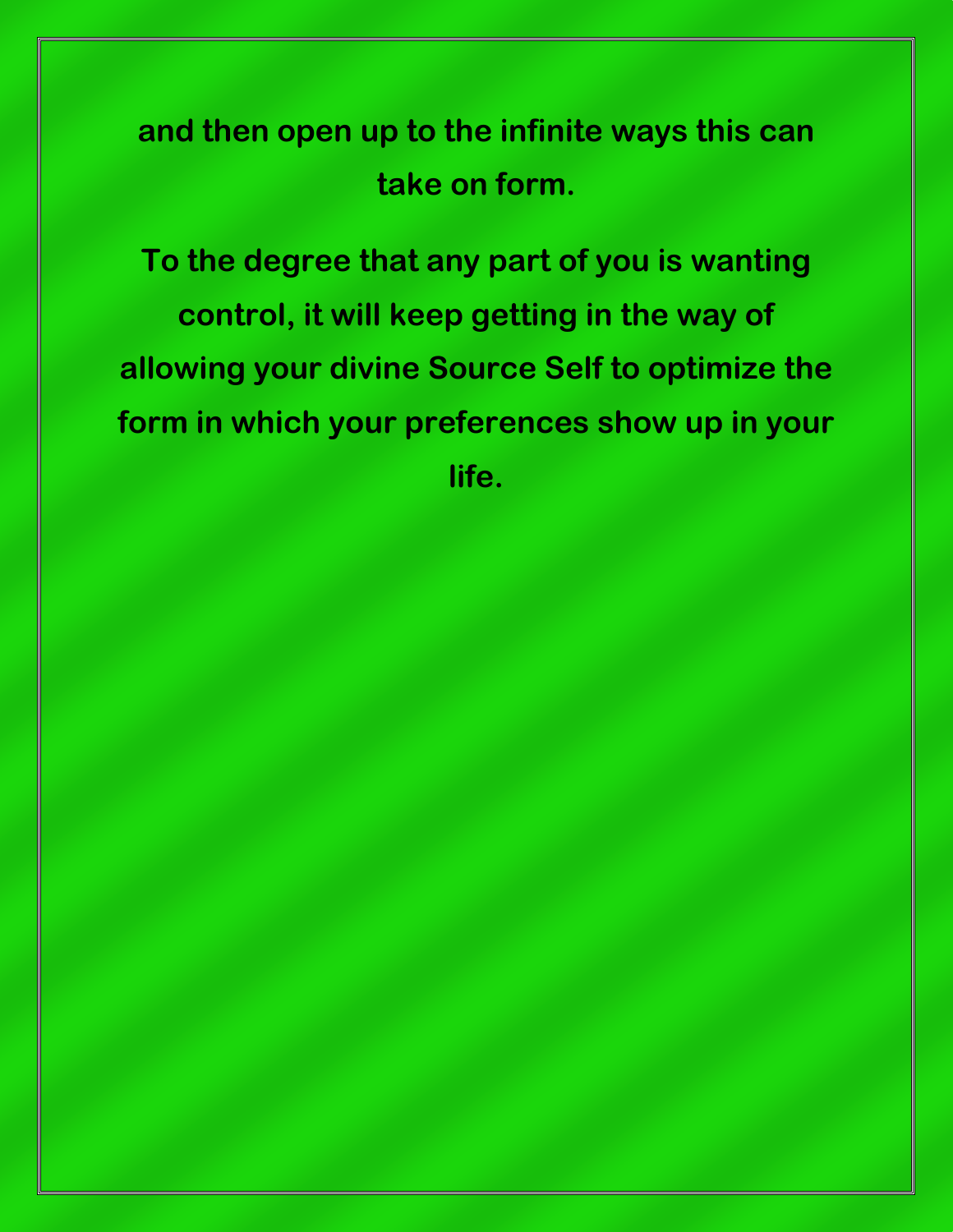**STEP 2 – CREATE AN AFFIRMATION OF GRATITUDE Create 5 different affirmations of gratitude for what you wish to manifest. Affirmation Examples I am filled with gratitude for the 7-figure recording deal I signed today. I am so grateful for attracting the love of my life! I am so happy and grateful for having effortlessly attracted my dream home. I am so joyful and excited to have manifested my dream job.**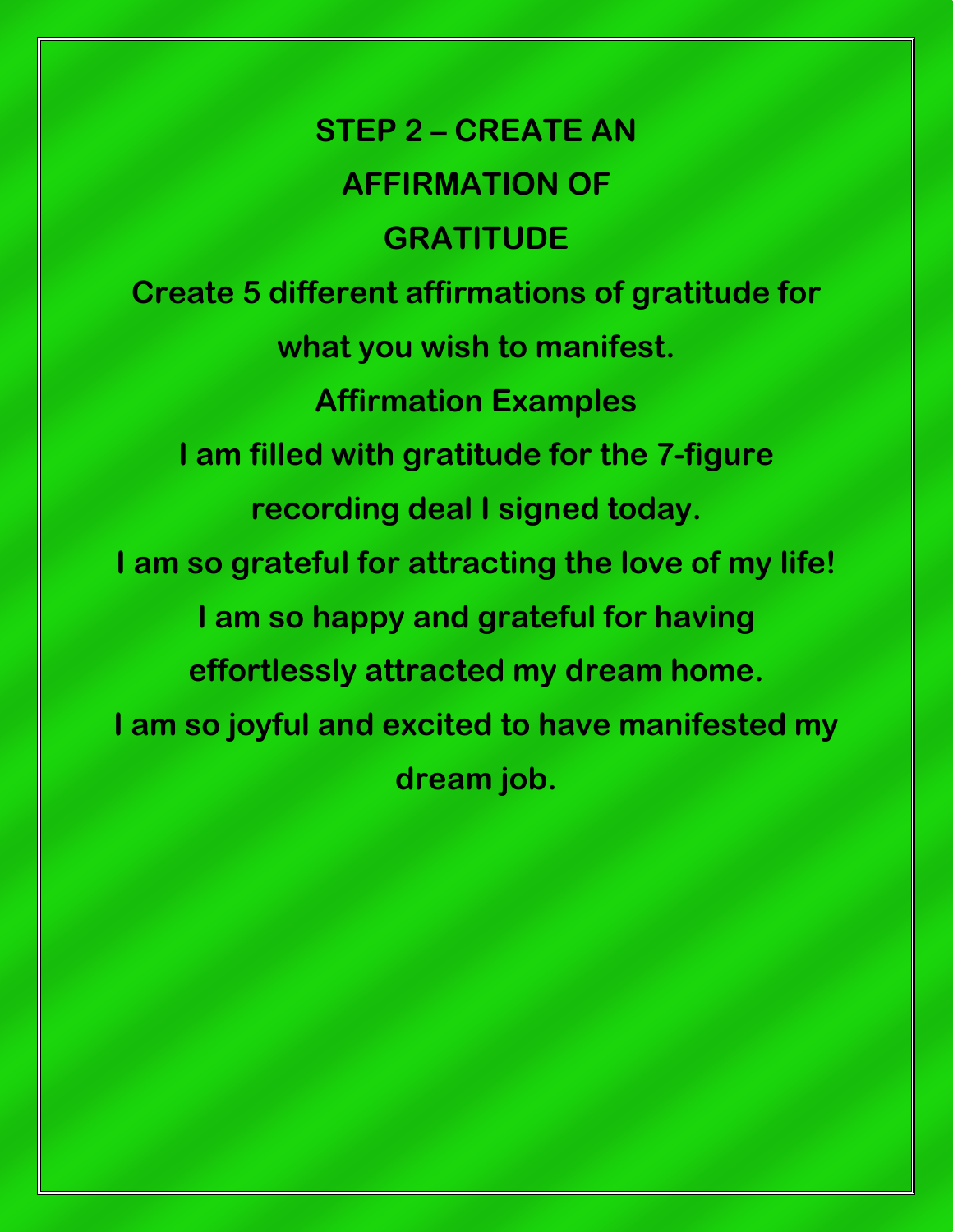#### **Affirmation Writing Tips**

 $\frac{1}{2}$ 

**Keep the affirmation in the present tense as though you have already Manifested that which you desire.**  $\frac{1}{2}$ 

**Make sure your affirmation is fueled with positive FEELING.**

**Ask & YOU Shall Receive.**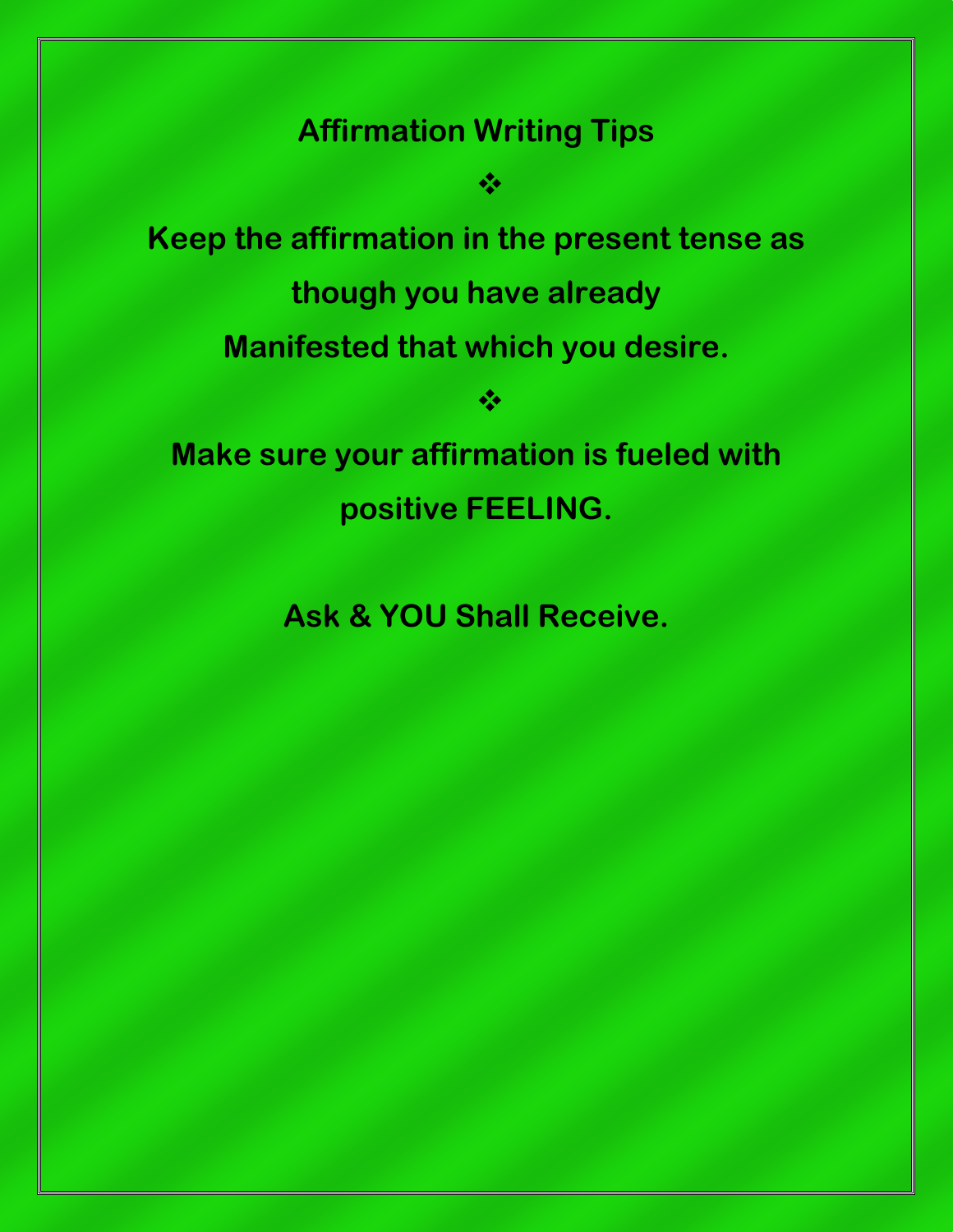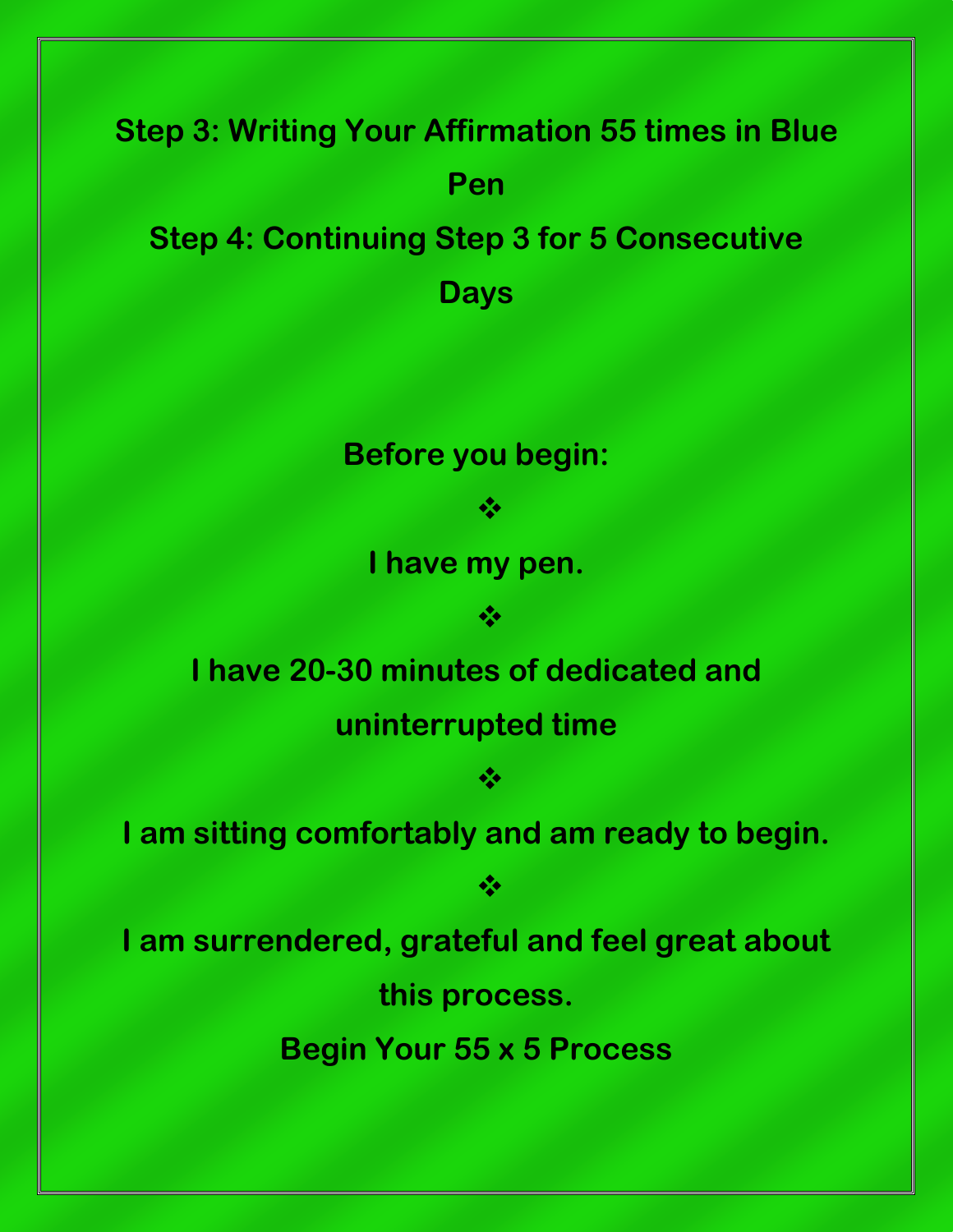**Now that you have your sentence you write this down 55 times for 5 days straight. Make it a ritual - light some incense, candles, use your crystals, and meditate before or after. Whatever feels right and fits in your schedule! You can say every sentence out loud while writing or visualize yourself having it and in what form. Feel what you'd feel like when you HAVE it.**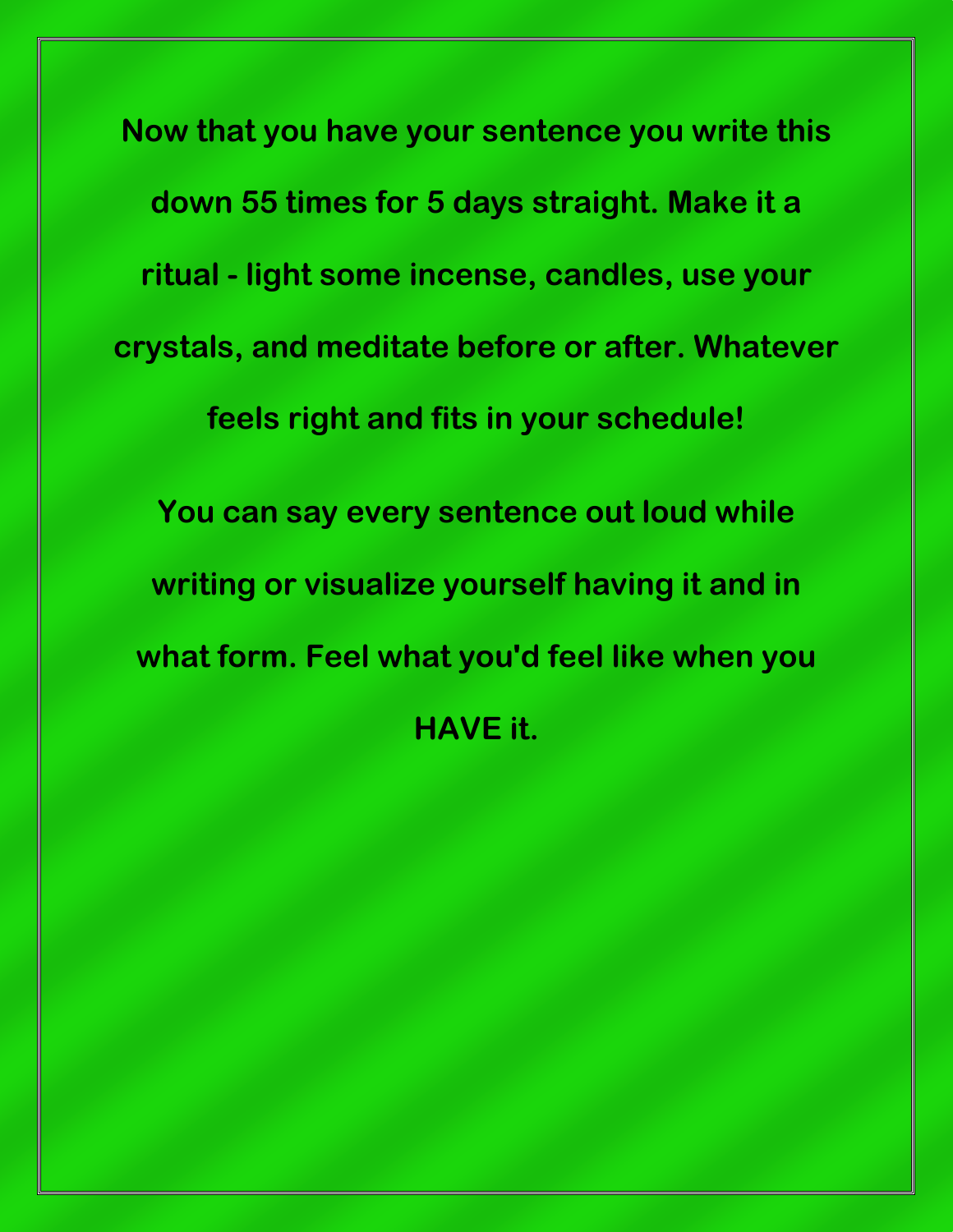**Step 5: Let Go, Trusting and Surrendering to the Outcome Step 6: Follow Your Intuition & Act on Discernment & Nudges**

**Give thanks at the end of your list and/or be specific in which time period it's going to manifest. For example:**

**Love and gratitude, thank you, thank you, thank you!!!! Starting NOW.**

**Follow nudges and being led to act on things to help your desire manifest. Sometimes there is the mistaken thought that things always happens out of thin air sometimes you will be required to act on intuition or a feeling that is leading you help things manifest for your highest good.**